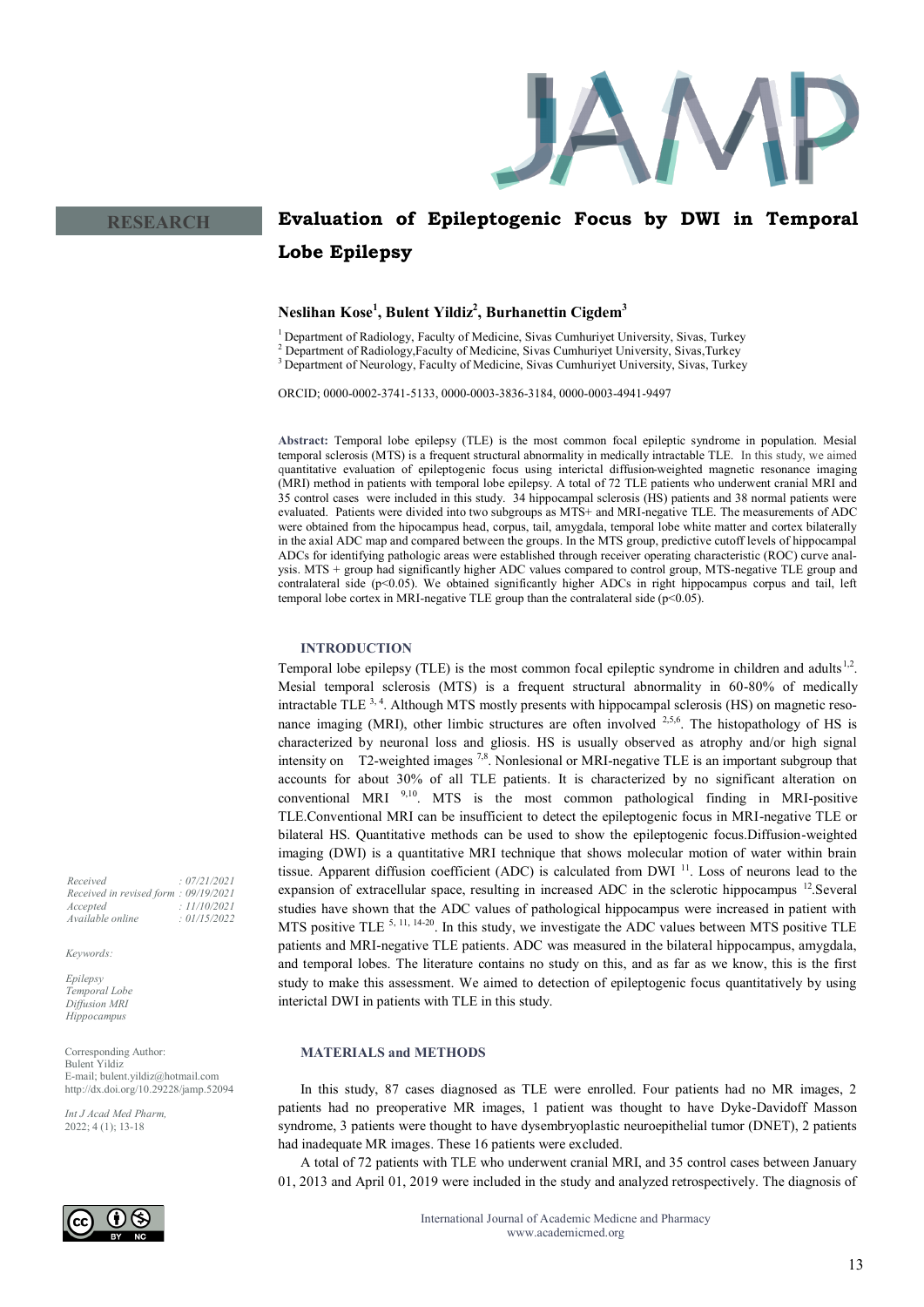EEG results by a 10 years experienced neurologist. Control cases who presented with headache were screened and included in the study if there was no abnormality on MRI**.**

34 patients with HS on cranial MRI and 38 patients with normal MRI were divided into two subgroups as MTS+ and MRI-negative TLE, respectively. 16 patients had right HS, 13 patients had left HS and 5 patients had bilateral HS. MTS+ patients included 14 men and 20 women, aged 18 to 67 (average 35.23 years). MRI-negative TLE patients included 14 men and 24 women, aged 18-69 (average 31.34 years). Control cases included 13 men and 22 women, aged 18 to 64 (average 34.85 years). The age and sex of TLE patients and control cases were not significantly different (p>0.05).

Seizure type, frequency of seizure, seizure onset, seizure duration, family history, history of febrile convulsion and trauma were extracted from medical records. According to international classification of epileptic seizures by International League Against Epilepsy (15), the seizure types of the subjects were as follows: simple partial seizures (n=2), complex partial seizures (n=30), generalized tonic-clonic seizures (n=7), secondary generalized tonic-clonic seizures (n=16) and complex partial seizures+ secondary generalized tonic-clonic seizures  $(n=17)$ . Approval of ethical committee was obtained from Ethics Committee of Sivas Cumhuriyet University Faculty of Medicine in compliance with the Helsinki Declaration (Decision number : 2019- 04/09, Date:17.04.2019)

# *Interictal MRI*

All patients and control cases were scanned on the same 1.5T scanner (Magnetom Area, Siemens Healthcare, Erlangen, Germany), using a 20-channel head coil. Imaging protocol included MPRAGE sections (TE: 2.35 ms, TR: 1420 ms, field of view (FOV): 270X93.8 mm, matrix size: 224X100, slice thickness: 1.3 mm), coronal 2D fluid attenuated inversion recovery (FLAIR) (TE: 86 ms, TR: 9000 ms, FOV: 260X65.6 mm, matrix size: 256X100, slice thickness: 3 mm), axial 2D-FLAIR (TE: 86 ms, TR: 8000 ms, FOV: 220X96.9 mm, matrix size: 256X90, slice thickness: 5 mm), coronal T1-IR (TE: 15 ms, TR: 5390 ms, FOV: 200X100 mm, matrix size: 320X80, slice thickness: 3 mm), axial T2 FSE (TE: 106 ms, TR: 4350 ms, FOV: 260X75 mm, matrix size: 320X90, slice thickness: 5 mm), coronal T2 FSE (TE: 97 ms, TR: 3470 ms, FOV: 250X81.3 mm, matrix size: 384X70, slice thickness: 4 mm), SWI (TE: 40 ms, TR: 49 ms, FOV: 260X65.6 mm, matrix size: 256X80, slice thickness: 4 mm).

DW images were performed using a single-shot, spin echo, echo planar imaging sequence (TE: 89 ms, TR: 6300 ms, FOV: 230X100 mm, matrix size: 192X100, axial slice thickness: 3 mm). The diffusion -sensitizing gradients were applied in three directions (x, y, z) with b=0 mm2/s and b=1000 mm2/s. DW images were obtained angled along the long axis of the hippocampus. Images were postprocessed to produce ADC maps.

# *Data analysis*

Two radiologists who are 5 years (N.K.) and 13 years (B.Y.) experienced evaluated all studies qualitatively for the presence of HS on conventional MRI. The diagnostic criteria for HS were presence of hippocampal atrophy and hyperintensity on T2-weighted and FLAIR images. Hippocampal atrophy was decided by visual analysis. Differences in opinions were resolved by consensus. The measurements of ADC were obtained from the hippocampus head, corpus, tail, amygdala, temporal lobe white matter and cortex bilaterally in the axial ADC map. The region of interest (ROIs) were drawn on the axial plane manually. It is between 4-10 mm2 avoiding the adjacent cerebrospinal fluid regions to decrease the partial volume effects of fluid. All measurements were performed by two radiologists

TLE was made according to MRI findings, clinical examination and independently without knowledge of any clinical and conventional MR imaging information. An example of case is shown in Figure 1.



**Figure 1.** 56 year-old male patient. On the left hippocampus, high signal on coronal plane FLAIR (A), atrophy and dilatation in the temporal horn of left lateral ventricle on coronal plane T1-IR (B). On ADC map (C, D), ROIs examples in the head, corpus and tail of hippocampus, amygdala, cortex and white matter of temporal lobe.

#### *Statistical analysis*

The data obtained from the study were entered into SPSS 22.00 (IBM Corp., Armonk, NY., USA) software. independent sample test was used when comparing two independent groups. One-way ANOVA, tukey test and Pearson correlation analysis were used when comparing more than two independent groups. Chi-square test was used when comparing the data obtained by counting. In the MTS group, predictive cutoff levels of hippocampal ADCs for identifying pathologic areas were established through receiver operating characteristic (ROC) curve analysis and accordingly percentage of sensitivity , specificity values were calculated and present in Figure2, Tables 1 and 2. A P-value of less than 0.05 was considered statistically significant.



**Figure 2**.Source of the curve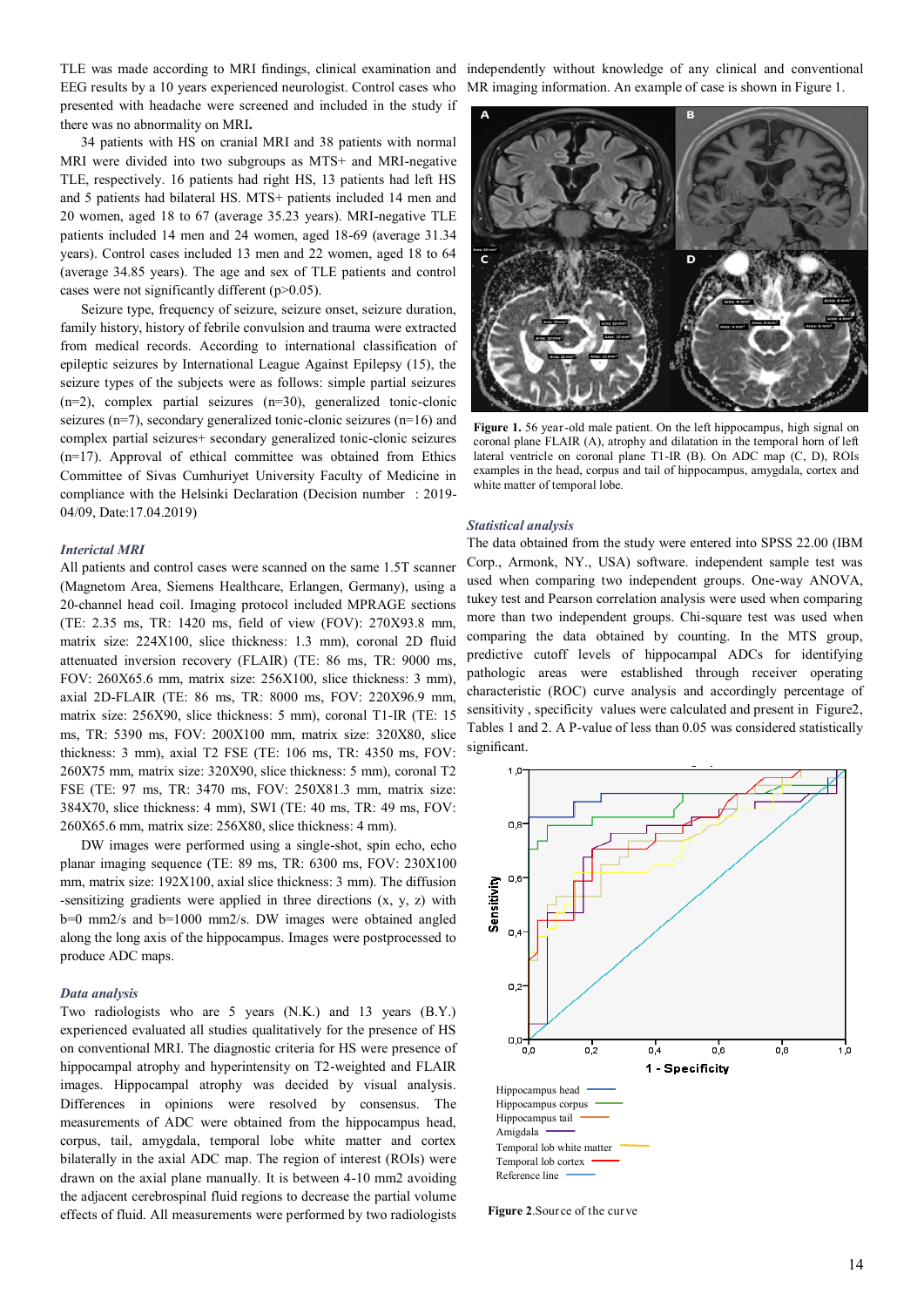|                               |       |                    |                              | Asymptotic 95%<br>Confidence Interval (CI) |       |
|-------------------------------|-------|--------------------|------------------------------|--------------------------------------------|-------|
|                               |       | Std.               | Asymptotic                   | Lower                                      | Upper |
| Test Result Variable(s)       | Area  | Error <sup>b</sup> | $\mathrm{Sig.}^{\mathrm{c}}$ | Bound                                      | Bound |
| Hippocampus head              | 0,901 | 0,047              | 0,000                        | 0,809                                      | 0,993 |
| Hippocampus corpus            | 0,868 | 0,050              | 0,000                        | 0,771                                      | 0,965 |
| Hippocampus tail              | 0,758 | 0,058              | 0,000                        | 0,644                                      | 0,871 |
| Amigdala                      | 0,745 | 0,063              | 0,000                        | 0,621                                      | 0,869 |
| Temporal lobe white<br>matter | 0.727 | 0,062              | 0,001                        | 0,606                                      | 0,849 |
| Temporal lobe<br>cortex       | 0,777 | 0,056              | 0,000                        | 0,668                                      | 0,886 |

**Table 2**: Cut of values

|                            | Cut of value | Sensitivity | Specificity       |
|----------------------------|--------------|-------------|-------------------|
| Hippocampus head           | 964          | %88.2       | %82.9             |
| Hippocampus corpus         | 940          | %79.4       | $\frac{9}{94}$ 3  |
| Hippocampus tail           | 810          | %79.4       | $\frac{9}{662}$ 9 |
| Amygdala                   | 819          | %73.5       | $\frac{9}{674}$ 3 |
| Temporal lobe white matter | 874.50       | %61.8       | %82.9             |
| Temporal lobe cortex       | 821.50       | %70.6       | %80               |

#### **RESULTS**

In this study, 72 cases (28 men and 44 woman) diagnosed as TLE and 35 control cases (13 men and 22 women) were included. The mean age of the TLE cases were  $33.18\pm13.10$  (range 18 to 69 years) and the control cases were 34.85±13.82 (range 18 to 64 years). In TLE cases, nine patients (12.5%) had family history, 26 patients (36.1%)

had febrile convulsions and six patients (8.3%) had trauma history.

According to first seizure onset, TLE cases were classified into two groups as ≤18 years old (early onset) and >18 years old (late onset). 47 patients (65.3%) had early onset and 25 patients (34.7%) had late onset. The first seizure onset of MTS positive TLE cases and MRI-negative TLE cases were not significantly different (p>0.05) (Figure 3a) .Seizure duration of TLE cases were classified as <10 years and  $\geq$ 10 years. 30 cases (41.7%) had seizures less than 10 years and 42 cases (58.3%) had seizures more than 10 years. Seizure duration more than 10 years of TLE cases was higher than other group (p<0.05) (Figure 3b).

The seizure types of the cases were as follows: simple focal seizures (n=2), complex focal seizures (n=30), generalized tonic-clonic seizures (n=7), secondary generalized seizures (n=16), and complex focal+secondary generalized seizures (n=17). The seizure types of MTS positive TLE cases and MRI-negative TLE patients was not significantly different (p>0.05) (Figure 3c).

Frequency of seizure was classified as daily  $(n=4)$ , frequently  $(n=34)$ , rare or seizure-free (n=16) and uncertain (n=18). Seizure frequency of MTS+TLE patients and MRI-negative TLE patients was not significantly different (p>0.05) (Figure 3d).

Seventeen of TLE+MTS patients and 9 of MRI-negative TLE patients had febrile convulsions. The number of febrile convulsion of MTS+TLE patients was higher than the MTS (-) TLE group. It was significantly different between groups  $(p<0.05)$ . It was significantly different between groups (p<0.05) (Figure 3e).





Figure 3. According to first seizure onset (a), seizure duration (b), seizure types (c), frequency of seizure (d), febrile convulsion condition (e) of MTS groups.  $*p<0.05$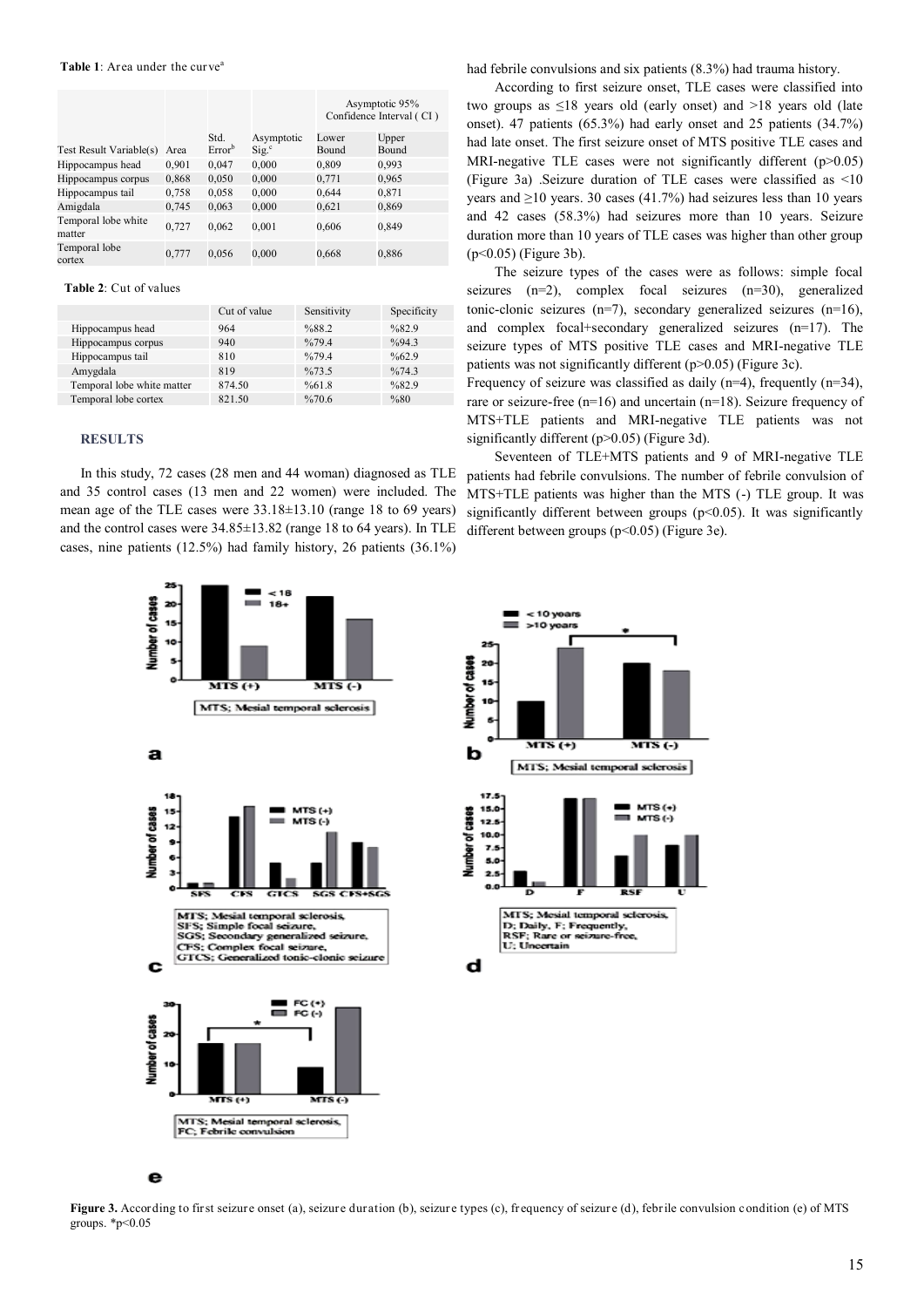#### *Convansional MRI Findings*

The diagnostic criterias for HS were presence of hippocampal atrophy and hyperintensity on T2-weighted and FLAIR images. According to this; 34 patients (47.2%) had MTS and 38 (52.8%) had not MTS. In MTS+ group; 16 patients (41.7%) had right, 13 patients (38.2%) had left and 5 patients (14.7%) had bilateral HS. .Other pathologies in TLE patients were as follows: 1 patient had multiple periventricular and juxtacortical demyelinating plaques. 2 patients had arachnoid cyst in middle cranial fossa and compression in hippocampus due to the cyst. 1 patient had encephalomalasia and gliosis in occipital lobes. 1 patient had perivascular space 13 mm in diameter on the left. 1 patient had partial corpus callosal dysgenesis and colpocephaly. 1 patient had mega cisterna magna. 1 patient had atrophy and gliosis in the left temporal lobe and gliosis in the right cerebellar lobe. Because of the morphology of hippocampus was normal in those cases , it was included to the study.

# *Interictal DWI Findings*

Mean ADC values were higher in the ipsilateral hippocampus in all three segments than in the contralateral hippocampus both in right and left MTS groups (p<0.05). In the right MTS group, right amygdala and temporal lobe cortex ADC measurements were significantly higher than that of the left side ( $p<0.05$ ). In the right MTS group, the right hippocampus head, body ,tail, amygdala right temporal lobe white matter and cortex ADC values were significantly higher than that of the no MTS, and control groups ( $p<0.05$ ).

In the left MTS group, left temporal lobe white matter ADC measurements were significantly higher than that of the right side (p<0.05). In the left MTS group, the left hippocampus head, body, tail, amygdala, left temporal lobe white matter and cortex ADC values were significantly higher than that of the no MTS, and control groups  $(p<0.05)$ .

In the no MTS group , the left hippocampus body and tail and left temporal lobe white matter ADC measurements were significantly higher than that of the right side ( $p \le 0.05$ ), however, the right and left hippocampus head, amygdala, and temporal lobe cortex ADC values were found comparable (p>0.05).Mean ADC values were similar in hippocampus, amygdala and temporal lobes on the right and left sides in the bilaterally MTS group (p>0.05).In the bilaterally MTS group, the right hippocampus head, body, and tail ADC values were significantly higher than that of the no MTS and control groups  $(p<0.05)$ .

In the bilaterally MTS group, the left hippocampus head , body , and tail, and left temporal lobe cortex ADC measurements were significantly higher than that of the no MTS and control groups  $(p<0.05)$ .

Mean ADC values were shown in Table 3

We did not find any significant differences between two groups when we compare it in terms of other clinical data  $(p>0.05)$ . In addition, we compared our clinical data with the pathological side ADC measurements of the MTS+ TLE patients and found no significant results in any of them  $(p>0.05)$ .

|                | Right MTS            | Left MTS            | <b>Bilateral MTS</b> | Non-MTS            | Control            |
|----------------|----------------------|---------------------|----------------------|--------------------|--------------------|
| Right HH       | 1126,25±126,09       | $924,23\pm 63,9$    | $1009,6 \pm 188,64$  | 909,34±69,58       | $919,71\pm55,75$   |
| Right HB       | $1007, 12\pm109, 63$ | 895,76±126,63       | $955 \pm 156.6$      | $847,86 \pm 55,08$ | $876,54\pm41,36$   |
| Right HT       | 914,37±100,74        | $822.23 \pm 70.99$  | $882,4\pm 63,46$     | $800,63\pm47,25$   | 839,94±58,87       |
| Right Amygdala | 848, 18 ± 44, 45     | $814,15\pm71,78$    | 838,6±69,35          | $806,21\pm46,7$    | $808,62\pm44,32$   |
| Right TLWM     | $873,68 \pm 81,38$   | $820,23\pm 82,41$   | 883,6±79,22          | $835.63 \pm 47.28$ | $830,82 \pm 53,46$ |
| Right TLC      | $853,12\pm50,63$     | $818,3\pm 66,88$    | $822,4 \pm 56,62$    | $814,97\pm 63,4$   | 793,65±47,26       |
| Left HH        | $920.5 \pm 78.38$    | $1141 \pm 168.59$   | $1058 \pm 144.3$     | 913,86±66,27       | $926,22\pm 54,71$  |
| Left HB        | 890,68±70,71         | $1056,23\pm 172,26$ | $967,6 \pm 157,28$   | $878,02\pm72,03$   | 889,65±49,23       |
| Left HT        | 863,18±68,95         | $963 \pm 86.07$     | 979,4±199,6          | $837.07 \pm 62.93$ | 864,97±55,41       |
| Left Amygdala  | 811,5±42,44          | 848,92±54,32        | 844,4±54,28          | $803,23\pm39,3$    | $808,91\pm48,56$   |
| Left TLWM      | $875,75 \pm 57,55$   | $908,84\pm 68,46$   | $832 \pm 62.32$      | $860,31\pm57,49$   | $838,11\pm51,98$   |
| Left TLC       | $818,12\pm37,78$     | $850,15\pm47,33$    | $855,2 \pm 52,51$    | 833,6±42,47        | $811,25\pm 39,41$  |

**Table 3:** Mean ADC values

Data are mean values ± SD (1x10<sup>-6</sup>mm<sup>2</sup>/s). HH: Hippocampus head, HB: Hippocampus body, HT: Hippocampus tail, TLWM: Temporal lobe white matter, TLC: Temporal lobe cortex

# **DISCUSSION**

In our study, the ADC values of pathological hippocampus were significantly higher than those of the MRI-negative TLE patients, the controls and the controlateral side for those of unilateral HS patients  $(p<0.05)$ . In bilateral HS patients, the difference was not statistically significant between both pathological hippocampus. This result was with those of published reports<sup>5,11,14-20</sup>. Hakyemez et al. in a study involving 13 patients with unilateral HS and 21 controls, reported higher ADC values in the pathological hippocampus than those of the controlateral side and the controls<sup>5</sup>. Moreover, they found higher ADCs at the head of the hippocampus than the body and tail parts as in our study. In a study, it was found significantly higher ADCs in the controlateral hippocampus compared with controls<sup>15</sup>. In our study,

controlateral hippocampus in the group of 29 patients with unilateral HS and the control group (p>0.05). We compare the ADC values between MTS+ TLE patients and MRI-negative TLE patients. The literature contains no study on this, and as far as we know, this is the first study to make this assessment. ADCs of the hippocampus were significantly different and higher in the MTS+ TLE patients ( $p<0.05$ ).

due to elevated ADC values in both sides. Our results are compatible neuronal loss. In the brain, extracellular space expands when cell there was no significant difference in ADC values between the with MTS. In our study, DWI was successful in detecting the The major histopathological findings of MTS are gliosis and membranes, axons or myelin disrupt that normally restrict the random movement of water molecules <sup>12</sup>. In DWI, which is basically measures the water diffusion at the extracellular distance, increased ADC values are detected in the presence of  $MTS^{5,13}$ . In some studies, correlated with histopathology, HS was found in the patients with a significant increase in ADC in hippocampus<sup>13,15,19</sup>. These results reflect the success of DWI in showing the focus side correctly in the patients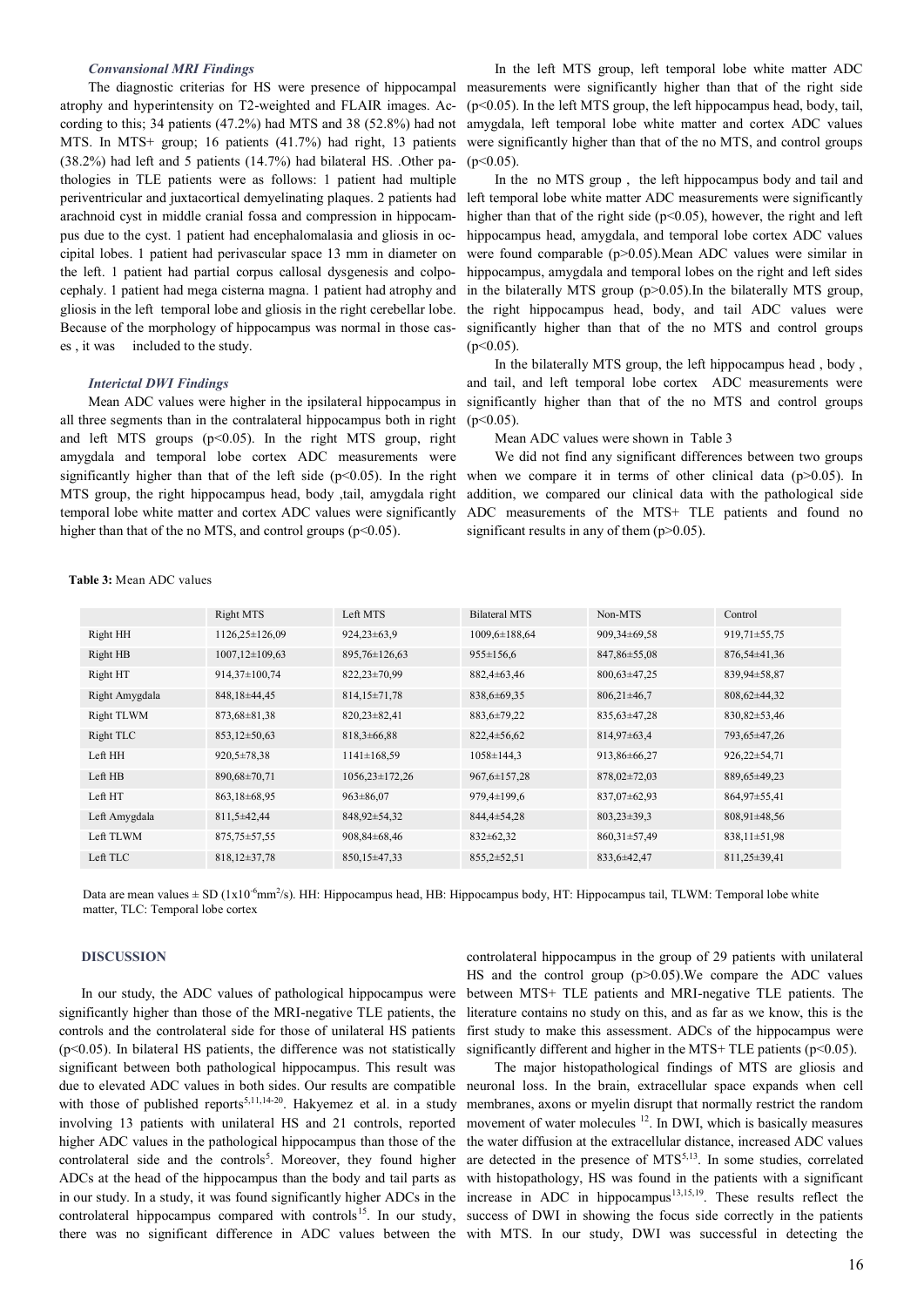pathological hippocampus in the patients with MTS. The evaluate this group of patients with DWI. In our study, when we epileptogenic lesion may include the amygdala along with the hippocampus. HS-related amygdala damage is observed, ranging between  $7-76\%^{21}$ ,  $22$ . Moreover, a small group (1-10%) called, "amygdala sclerosis" may have amygdala damage without  $HS<sup>22</sup>$ . Quantitative MRI techniques are preferred because it is not usually possible to detect the damage of amygdala by visual assessment in conventional MRI. In previous studies, quantitative MRI techniques such as MR volumetry and T2 relaxation were performed<sup>19,25</sup>. In a MR volumetry study of amygdala, volume loss was reported on the side of HS, ranging between 10 and 30%<sup>24</sup>. In T2 relaxation studies of the amygdala, T2 time increase was detected up to 54%<sup>25</sup>-<sup>27</sup>.DWI studies of amygdala are rare in the literature. In a study, Hakyemez et al. measured the ADCs of the amygdala together with the hippocampus<sup>5</sup>. They reported no significant difference in the pathological side amgydala compared with the controlateral amygdala and the controls (p>0.05) [5]. However, Gonçalves et al. reported higher ADCs of the amygdala on the side of HS than those of the contralateral side, and the controls<sup>17</sup>. In our study, we measured bilateral amydalas along with the hippocampus. We found higher ADCs of the ipsilateral amygdala in the patients with right and left HS than the controls. The ADC values of amygdala for the patients with right HS was significantly higher than for the contralateral side. ADC values of amygdala in the left HS group were not significantly different from the contralateral amygdala  $(p>0.05)$ . In the bilateral HS group consisting of 5 people, ADCs of amygdala were not significantly different from the controls (p>0.05). Unlike the studies in the literature, we also compared the ADC measurements of MTS+ group with the MRI-negative TLE group. ADC values of amygdala in the patients with right and left HS were significantly higher than the MRI-negative TLE patients.

Pathological changes in MTS may affect the ipsilateral and contralateral temporal lobe cortex and white matter<sup>12</sup>. Although the reason is not clear, microdysgenesis is shown as one of the reasons. Microdysgenesis detected in pathology specimens of the temporal lobes is observed as microscopic structural abnormalities. Microdysgenesis is defined as a frequent pathology of  $MTS<sup>28</sup>$ . Other causes of white matter atrophy have been suggested to be due to neuronal heterotopia and dysfunctions in the myelination process<sup>29</sup>. In the literature, we found a study of DWI of the temporal lobes. Lee et al. evaluated temporal lobes with the hippocampus<sup>14</sup>. They reported higher ADCs of the temporal lobes on the side of HS than those of contralateral side, and the controls.

In our study, we measured ADC values of temporal lobe cortex tion in analysis of the statistics. and white matter. We found higher ADCs on the side of HS in the patients with right and left HS than the controls. Our results were consistent with the literature. In the patients with bilateral HS, ADC values of left temporal lobe cortex were higher compared with the controls. There was no significant difference for other localizations. It may be due to the small number of patients with bilateral HS. ADCs of ipsilateral cortex in the right HS and ipsilateral white matter in the left HS were higher than the contralateral side. In the left HS group, ADCs of ipsilateral white matter were higher than the MRI-negative TLE group.

MRI-negative TLE is called for the patients that are characterized by no abnormality on

Structural differences between MTS patients, MRI-negative TLE patients and control groups can be evaluated using quantitative techniques even if the lesion cannot be detected with conventional MRI. Nuclear medicine techniques such as PET, SPECT or advanced MRI techniques such as diffusion tensor imaging, functional MRI, MR spectroscopy are mostly used for this purpose<sup>9</sup>. However, we did not find a study with DWI in the literature. DWI is a quantitative technique that is faster than other techniques, can be easily added to protocols and does not require contrast agents. Therefore, we aimed to

compared the right and left side ADCs of the MRI-negative TLE patients, it was higher at the body and tail of hippocampus and temporal lobe white matter on the left than the contralateral side. In the comparison with the control group, the body and tail of hippocampus on the left and temporal lobe cortex on the right were higher. Although it is not possible to say the epileptogenic focus side clearly with DWI alone, we think that the high ADC values found in some localizations may be the focus side and may contribute to electroencephalography and other imaging methods.Another reason for increased ADC values other than gliosis and neuron loss may be partial volume artifact<sup>4,14,15,31</sup>. As the volume of the sclerotic hippocampus decreases, adjacent cerebrospinal fluid (CSF) areas will be more likely to enter the ROI. Likewise, close CSF neighbourhood reduces the reliability of ADC measurements in the temporal lobe cortex<sup>32</sup>. Coronal plane is more reliable than axial plane in evaluation of hippocampus<sup>15</sup>. In our study, we measured on axial plane parallel to the long axis of the hippocampus and preferred 3 mm slice thickness, and possible rather small ROI  $(\leq 10 \text{ mm})$  to avoid partial volume artifact. We also used small ROI (4 mm) for temporal lobe cortex measurements. The measurements of the amygdala and temporal lobe white matter did not have a similar problem as the anatomical structure was easily distinguishable from adjacent CSF. A limitation of this study is that, our patients did not have a histopathological confirmation. Further study is needed to determine whether the ADC value would be positive in pathologically proved cases. Another limitation of this study is that partial volume effect of fluid due to 3 mm axial slice thickness of DWI.

#### *Conclusion*

DWI was successful in detecting the epileptogenic focus for the MTS patients. However, in MRI-negative TLE patients, it was not possible to say epileptogenic focus clearly. Even so, we found elevated ADC values in some localizations, and we think that it may contribute to other diagnostic methods. In the further trials, we think there is a need for comparative studies involving different diagnostic methods with a larger number of patients at multicenter.

# *Conflict of interest*

The authors declare that they have no conflict of interest.

#### *Acknowledgements*

We appreciate our statistician Ziynet Çınar for his great contribu-

#### **REFERENCES**

- 1. [Cettina Allone,](https://pubmed.ncbi.nlm.nih.gov/?term=Allone+C&cauthor_id=28991719) [Viviana Lo Buono,](https://pubmed.ncbi.nlm.nih.gov/?term=Lo+Buono+V&cauthor_id=28991719) [Francesco Corallo,](https://pubmed.ncbi.nlm.nih.gov/?term=Corallo+F&cauthor_id=28991719) [Laura Rosa Pisani,](https://pubmed.ncbi.nlm.nih.gov/?term=Pisani+LR&cauthor_id=28991719)  [Patrizia Pollicino](https://pubmed.ncbi.nlm.nih.gov/?term=Pollicino+P&cauthor_id=28991719) et al. Neuroimaging and cognitive functions in temporal lobe epilepsy: A review of the literature.*J Neurol Sci.* 2017;381(15):7-15. 2. Linera JA. Temporal Lobe Epilepsy (TLE) and Neuroimaging. Barkhof F, Jager HR, Thurnher MM, Rovira A (editors). Clinical neuroradiology the ESNR textbook. 1st ed.Cham, Switzerland: Springer Nature, p. 891- 914. 2019.
- 3. Gillmann C, Coras R, Rössler K, Doerfler A, Uder M et al. Ultra-high field MRI of human hippocampi: Morphological and multiparametric differentiation of hippocampal sclerosis subtypes. *PLoS One* 2018;13 (4):e0196008.
- 4. Duarte JTC, Jardim AP, Comper SM, De Marchi LR, Gaça LB et al. The impact of epilepsy duration in a series of patients with mesial temporal lobe epilepsy due to unilateral hippocampal sclerosis. *Epilepsy Res.*  2018;147:51-7.